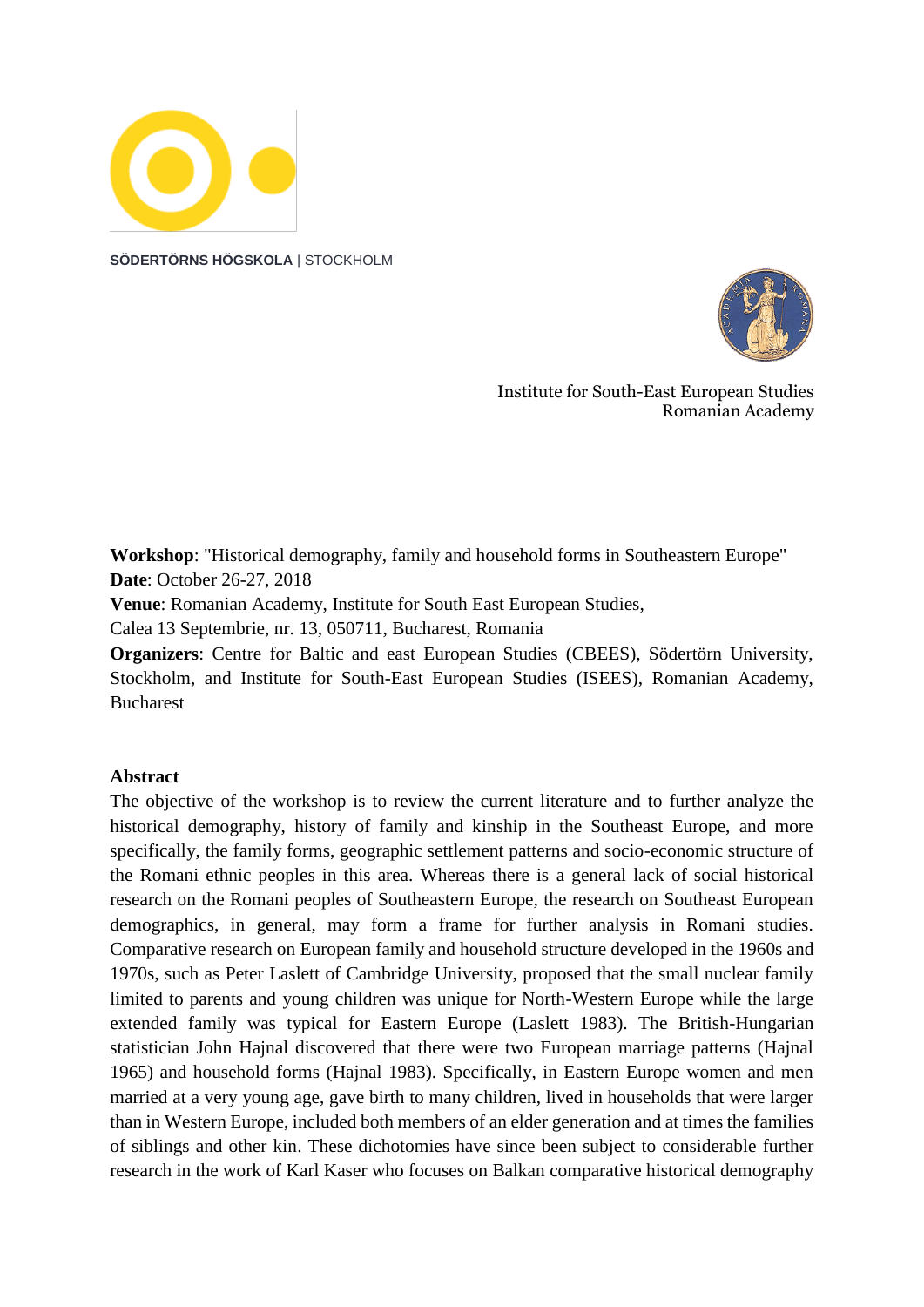(Kaser 1994). The workshop aims to provide the scholars working in Romani studies with the information for further investigation and comparative analysis of: size and composition of family and household structure for the Roms; the ages at marriage, age differences between spouses, ages of mothers at birth of eldest surviving child; the geographic spreading of the Roms within the villages; the population size and distribution of the Roms in the Balkans; information on the occupations of the Roms as well as the name of their sub-groups, the noteworthy differences between the various occupational groups designated as agricultural laborers, musicians, smiths, Rudari, Ursari, etc.

There will be 13 invited scholars from various fields (historic demography, social history, Romani studies, etc). This workshop is thought in connection with the Östersjöstiftelsen funded ongoing project, "Mapping the Roma communities in 19th century Wallachia", drawing on underutilized and inedited statistics of the population from that period.

The papers will be presented by each author during the 2 days workshop in Bucharest in plenary session. Each presentation may be of 30 minutes, with 10 minutes Q&A.

## **Participants**:

- 1) Dr. Andrei Timotin Director, Institute for South-East European Studies (ISEES), Romanian Academy, Bucharest
- 2) Prof. David Gaunt professor emeritus, Centre for Baltic and east European Studies (CBEES), Södertörn University, Stockholm
- 3) Dr. Julieta Rotaru Senior Researcher, Centre for Baltic and east European Studies (CBEES), Södertörn University, Stockholm
- 4) Ryan Dias, lecturer, IT, Södertörn University, Stockholm
- 5) Prof. Dr. Karl Kaser, Chair, Southeast European History and Anthropology, Karl-Franzens-University of Graz
- 6) Dr. Siegfried Gruber Southeast European History and Anthropology, Karl-Franzens-Universität Graz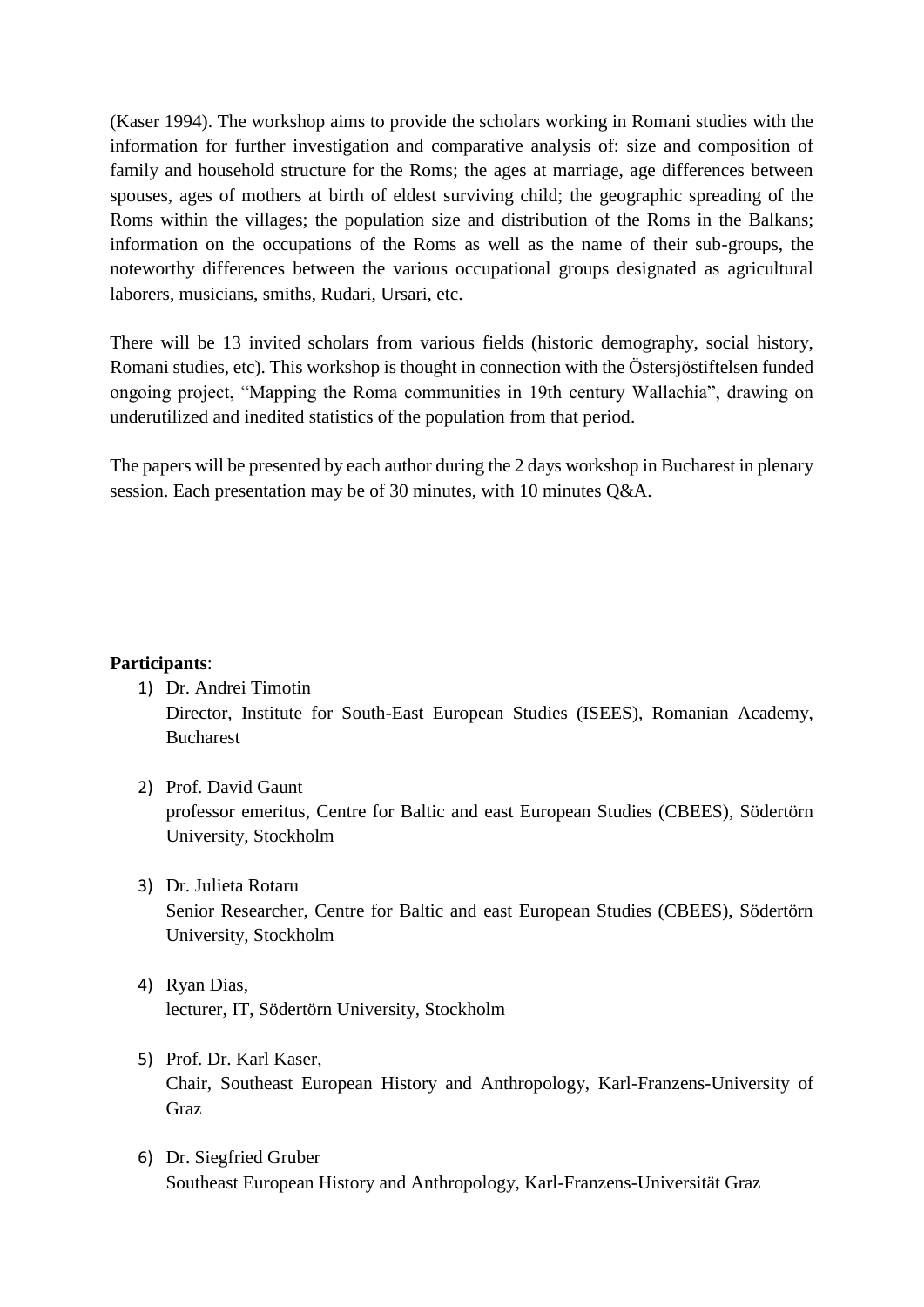- 7) Prof. Irina Troitskaia Professor, Center for Population Studies, Lomonosov Moscow State University
- 8) Dr. Stelu Serban Senior Researcher, Institute for South East European Studies (ISSE), Romanian Academy, Bucharest
- 9) Dr. Lia Brad Chisacof Senior Researcher, Institute for South East European Studies (ISSE), Romanian Academy, Bucharest
- 10) Prof. Univ. Dr. Dinică Ciobotea University of Craiova
- 11) Dr. Gabriel Croitoru Senior Researcher, "C.S. Nicolaescu-Plopsor" Institute for Social and Humanities research, Craiova
- 12) Dr. Bogdan Mateescu Senior Researcher, "Nicolae Iorga" Institute of History, Romanian Academy, Bucharest
- 13) Prof. Radu Stefan Vergatti, "Wallachia" University, Ploiesti, member of the Romanian Academy of the Scientists.
- 14) Dr. Adrian Dima, parish priest, the Parish of Dobreni, Giurgiu County

## **Program**

## **26 OCTOBER**

**9.00-9.20** Opening of the workshop: Andrei Timotin

**9.20-10.00**: Karl Kaser: *Family Geographies and Family Contexts in Southeastern Europe* **10.00-10.40**: Siegfried Gruber: *Historical demography in early 20th century Albania: Albanians and Roma compared*

**10.40-11.20**: Radu Stefan Vergatti: *Demographics and realities for the families of nineteenth century Wallachia*

## **11.20-11.40** coffee break

**11.40-12.20:** Julieta Rotaru: *Specifics of the "Census of the population or Statistics of Wallachia in 1838"*